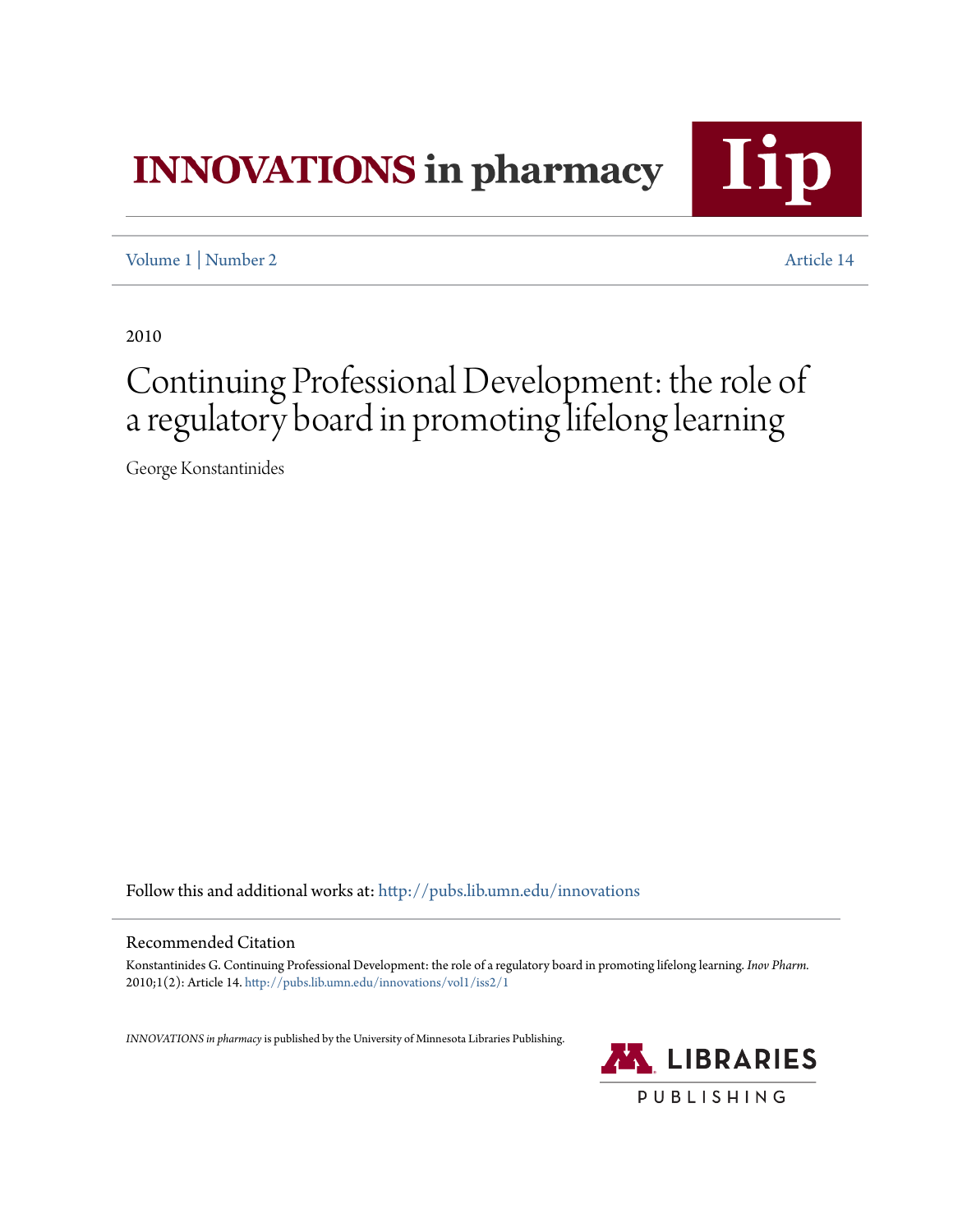### **Continuing Professional Development: the role of a regulatory board in promoting lifelong learning.**

*George Konstantinides, Pharm.D. Candidate, University of Minnesota College of Pharmacy*

#### **A Call for Change in CE**

Within a healthcare team, every professional contributes in different ways. As a result, physicians, nurses, and pharmacists, although aligned with the goal of serving patients, have different learning needs. At the same time, this learning is intended to be an integral part of how all practitioners provide the most up-to-date care to their patients [1]. In 2009, the Institute of Medicine (IOM) identified an urgent need to reform the continuing education (CE) system for health care professionals [2]. This report identifies specific concerns about our current system that include a poorly constructed vision, a lack of interprofessional approach to education delivery, and general concerns about regulation and evaluation of continuing education [2]. The IOM creates a challenging mission for healthcare professionals and regulatory bodies, based on their recommendations.

Charged with this information, health professions are examining better ways to design, deliver, and evaluate the learning of their peers with the goal of enhancing the life-long learning process [2]. The IOM report suggests endorsing and encouraging the creation of continuing professional development (CPD) programs for healthcare professionals. CPD is a lifelong-learning method where healthcare professionals identify and implement individual goals [1, 2-7]. Following the goal-making process, a pharmacist also identifies the path they will take to get there. Finally, once the goal has been achieved, the practitioner reflects on the value of their journey. A portion of the CPD documentation is then shared with a regulatory board for credit approval. As CPD gains momentum, Boards of Pharmacy have begun to evaluate the role of this type of learning in the education of pharmacists. This commentary aims to describe the value of CPD in better assuring continued competency and the challenges and considerations that must be addressed by Boards of Pharmacy prior to CPD implementation.

**Corresponding Author:** George Konstantinides, Pharm.D. Candidate, University of Minnesota, College of Pharmacy, 3-160 Weaver-Densford Hall, 308 Harvard Street SE, Minneapolis, MN 55455. Email[: gnkonstanti@gmail.com](mailto:gnkonstanti@gmail.com)

**Acknowledgement:** The author acknowledges Kristin Janke, Ph.D. for her guidance in the creation of this manuscript.

#### **The Board of Pharmacy Role**

Regulatory agencies are charged by legislation to protect the public. As an example, in Minnesota Statue 151, the role of a regulatory organization is outlined. Among many responsibilities that include inspecting pharmacies and regulating the sale of medications, the Minnesota Board of Pharmacy (MBoP) is charged with granting licensure and ongoing competency assessment [8]. A component of this is summarized in Minnesota Statute 151.13, which grants the organization the authority to gather information about continuing education and how it is delivered [9]. In addition, the MBoP mission statement includes specific reference to overseeing and guaranteeing continued education of the professionals with the privilege to practice in the state [10]. Continuing education is a learning process intended for all pharmacy practitioners with the goal of maintaining current standards of practice and encouraging continual problemsolving skill development [11]. Throughout the country, regardless of the depth or breadth of each states' Pharmacy Practice Act, there is a Board of Pharmacy charged with similar responsibilities as those cited above. Without a Board of Pharmacy to regulate and guarantee competency, would all pharmacists be inspired to keep up-to-date through continual education? There is no way to answer this rhetorical question, but the system we have currently provides some assurance to the public that this expectation is met by every pharmacist in the state.

#### **From CE to CPD**

In 1965, Florida became the first state to require CE for pharmacists [5,12]. No less than ten years later, the National Association of Boards of Pharmacy created a formal resolution requiring continued learning for all pharmacists [5,12]. But even thirty-five years ago, the system for CE credit was in question. It was Knox, in 1975, that identified a need for pharmacists to reform their continuing education system in such a way that the focus is truly on enhancing patient care [13]. His suggestions included the creation of a system that encouraged pharmacists to identify needs, execute a learning plan, and reflect upon completion- not unlike what CPD is designed to accomplish today [13]. With CPD, regulatory agencies are able to better appreciate a pharmacist's learning needs and how a pharmacist has maintained their competency during any given time period. This enhanced understanding could help regulatory bodies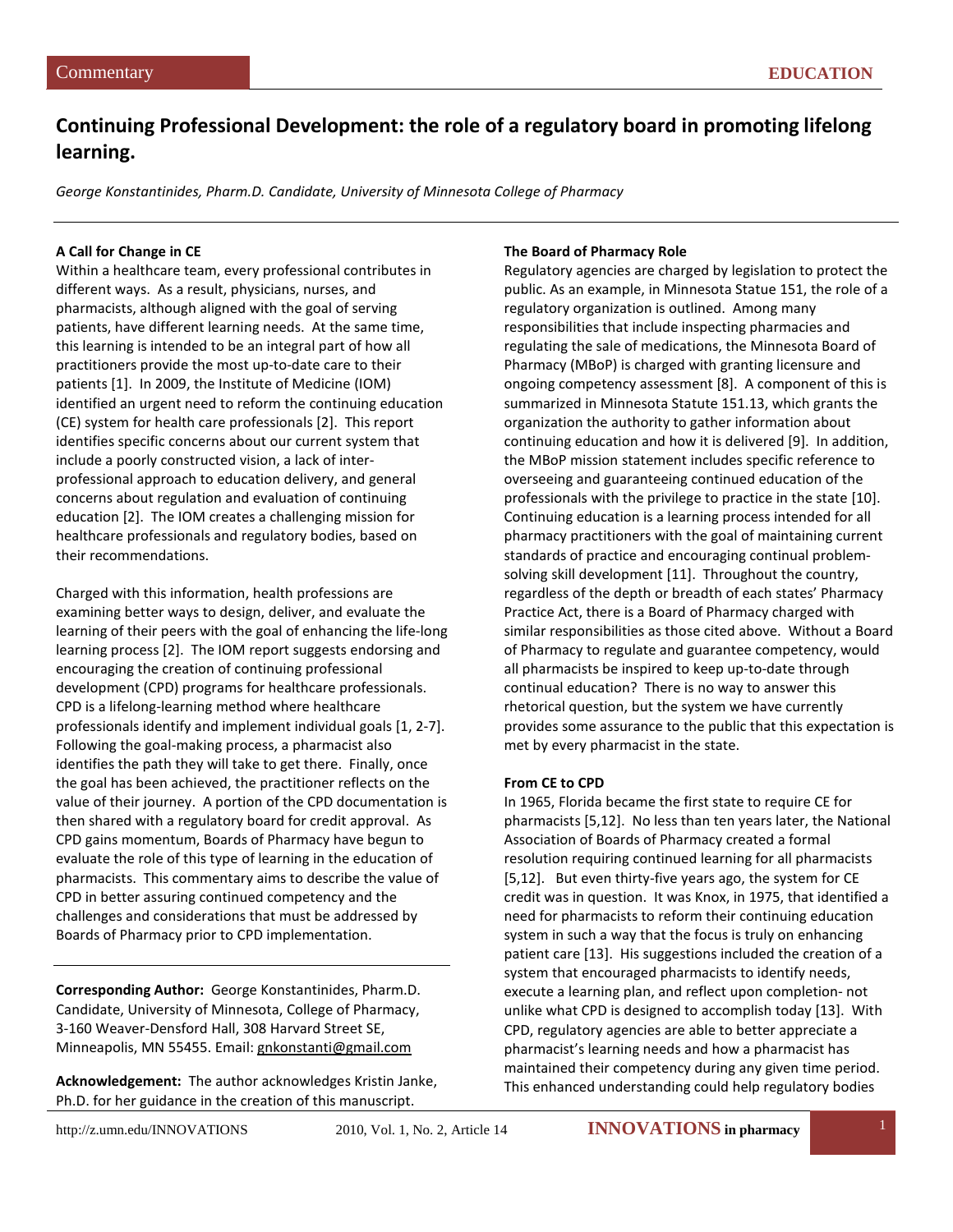meet their obligation to protect the public and to ensure competency. As a result, Board of Pharmacy involvement with the evolution of CPD is vital.

#### **The Current Status of CPD**

Throughout the past decade, a number of countries outside the United States (US), as well as several states have begun to recognize CPD for pharmacists [6]. In the traditional CE delivery, material is presented in an online or live classroom format. The learning consists of listening and reading, then applying the information to an assessment, often in the form of a multiple-choice exam. CPD asks more of the pharmacist. He or she must spend time identifying areas of interest within their career. More importantly, they must plan a direction through which their learning will take shape. In this model, pharmacists have more control over what they learn and can expand their "classroom" to include many settings that are not assigned Board of Pharmacy credit in the current CE system. Since its introduction, CPD has been supported by a number of prominent national pharmacy organizations, including Accreditation Council for Pharmacy Education, American Pharmacists Association, American Association of Colleges of Pharmacy, American Society of Health-System Pharmacists, Joint Commission of Pharmacy Practitioners, and the National Association of Boards of Pharmacy. These organizations have supported CPD both as a suggested method of improving the continuing education system as well as a necessary method to help keep pharmacists engaged [11, 14-18].

A growing body of evidence is being published on the potential role CPD might play in our CE system. As an example, following their study with 57 pharmacists in five states, Dopp, et al concluded that when pharmacists are supported correctly, CPD can serve an important role in their lifelong learning [5]. At the same time, after conducting a study with 42 pharmacists from Ontario, Canada, Austin et al reported that pharmacists perceived CPD as frustrating [3]. Specifically, pharmacists in this study felt uncomfortable with the various steps of CPD, especially their ability to identify areas of potential deficiency [3]. This article suggests that more support is needed if pharmacists are to successfully utilize CPD and maximize its potential [3].

#### **Considerations**

Regulatory bodies will encounter challenges when implementing systems like CPD. As such, there are a number of considerations Boards of Pharmacy must address when deciding if and how to implement CPD as an option for their pharmacists. The first consideration is assigning value. Prior to CPD, the currency to evaluate learning value has been hours. Although this measurement is objective, it is not

perfect. Does an hour of lecture or online reading produce 1 hour of actual learning? If a transition to CPD Is made, what is the comparable value of 1 hour of CPD versus 1 hour of traditional CE? If hours aren't the currency, what is? These questions are challenging to answer, but important considerations for a regulatory body.

The second consideration is acceptance of CPD by pharmacists. Several articles have shown a benefit perceived by pharmacists using this method of learning [1,5-7]. Several other articles have indicated there are barriers currently preventing CPD from becoming the standard [3,4]. The major concern presented is recognition and understanding of CPD. Pharmacists are willing to work with CPD, but some do not fully understand its role and function. In Ontario, where CPD has become a standard of learning, major challenges have been education and acceptance. These barriers are being addressed in a number of ways, including providing pharmacists with the freedom to create their own documentation structure, creating a website to help guide pharmacists, and patience and persistence, as the number of pharmacists familiar with this learning method increases annually [S Winkelbauer, personal communication, August 19, 2010]. As a result of the regulatory board's leadership, CPD has not only become a standard of lifelong learning for pharmacists in Ontario, but also has been designed and developed by the organization responsible for its enforcement.

A final consideration is cost. Although there are few published studies indicating an estimated cost for CPD, there are several potential costs that need to be evaluated when considering CPD implementation. The first is training. In order to successfully implement CPD, a group of pharmacists must be trained to train others in using CPD. If the state chooses to create a documentation system, this may also add costs. Some states with CPD have opted to use their State Board of Pharmacy website to create a documentation system, in an effort to curb this potentially crippling expense. Finally, there are costs associated with the time and expertise required to review the documentation once it has been submitted for Board of Pharmacy approval. In North Carolina, where a pilot project led to the creation of a formal option of CPD offered to pharmacists, several strategies have kept the cost to a minimum. The pharmacists who train others to use CPD do so with voluntary time. Also, the CPD training for pharmacists is a 3-hour ACPE-accredited CE with a fee for those who attend [T. Tofade, personal communication August 24, 2010]. This revenue helps to offset additional costs associated with CPD. Using these resources, the North Carolina Board of Pharmacy has been able to keep their cost within a range that makes this project feasible.